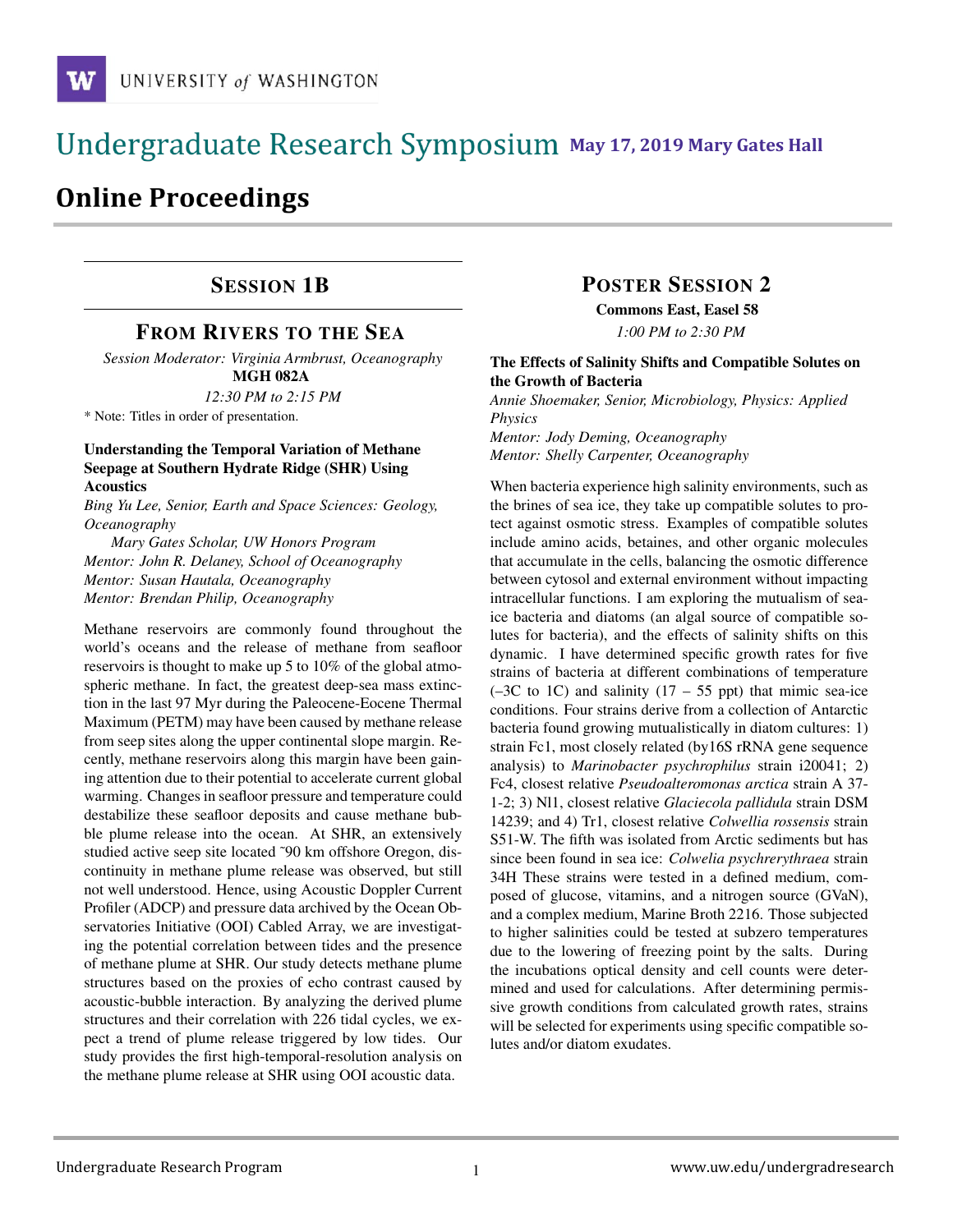### POSTER SESSION 2

Commons East, Easel 64

*1:00 PM to 2:30 PM*

#### Euphausiid Layer Homogeneity in Puget Sound

*Zeta Lai, Senior, Oceanography UW Honors Program Mentor: Julie Keister, Oceanography*

Euphausiids (krill) are zooplankton that play a large role in Puget Sound's marine ecosystem. They are widespread and numerous and have been suggested to play a large role in energy cycling and food web dynamics. Vertical layering of species is not uncommon, and patterns can persist between years, suggesting a significance to the layering. During the day, euphausiids form deep layers in the water column with a thickness in the tens of meters where ecosystem dynamics may differ between the top and bottom of the layer. These layers can be detected by acoustic systems, but characteristics of individuals cannot be resolved. In this study, we used net tows to sample euphausiids at different relative depths within a layer. We recorded the length, sex, and species for statistical analysis to assess the homogeneity of the layer. Comparisons against other locations in Puget Sound will allow us to see if vertical structures are consistent or if other factors such as the presence of predatory fish can explain for differences. This project will provide insight on ecosystem dynamics and carbon cycling.

### SESSION 2D

## BIOLOGICAL RESPONSES TO ENVIRONMENTAL FACTORS

*Session Moderator: Frieda B. Taub, Aquatic & Fishery Science* MGH 234

*3:30 PM to 5:15 PM*

\* Note: Titles in order of presentation.

#### Measuring Microplastic Abundance in Pacific Sand Lance (*Ammodytes personatus*) Habitat on San Juan Island

*Kaitlyn Conway, Senior, Envir Sustainability: Envir Comm (Tac)*

*Mary Gates Scholar*

*Mentor: Jan Newton, Applied Physics Laboratory, Schools of Oceanography and Marine Affairs Mentor: Julie Masura, Environmental Science, Interdisciplinary Arts & Sciences, University of Washington*

*Tacoma*

Pacific sand lance (*Ammodytes personatus*) are important to

the diets of sea birds, other predatory fish, as well as mammals. Microplastics (plastics  $\langle 5 \text{ mm} \rangle$  have been found in spawning and deep-water habitats for these organisms. This project explored if microplastics are found on beaches near Friday Harbor Labs on San Juan Island, WA., and if so, to determine their concentration and distribution. Nine sediment samples were collected from two beaches (Jackson and South) and a wave field known to be Pacific sand lance habitat in this area. Samples were processed according to NOAA's Microplastics Methods Manual. Presence, abundance, type (fiber, fragment, film, pellets) and size class  $(< 0.5$  mm, 1-5mm, 6-10mm, > 10mm) of microplastics were determined from sediment samples collected. Microplastics were found in all samples. Microfibers were the most abundant microplastic type (86%), and Jackson beach had the highest concentration of microplastics (17 microplastics/m2). On average the sizes were between 1-5 mm, and the number were 13 microplastics/m2 in the study area. Larger pieces (5-10 mm) were not present at the wave field located on the seafloor, although found at both beaches. This research helps connect microplastic presence to Pacific sand lance habitat. Considering the main prey type of Pacific sand lance and microplastics found in their environment overlap in size classes, it is highly likely that Pacific sand lance are consuming microplastics.

### POSTER SESSION 4

Commons East, Easel 72 *4:00 PM to 6:00 PM*

#### Testing Modeled Ocean Phytoplankton Fields Using Satellite and Ship-Based Data

*Bridget M. Ovall, Senior, Oceanography Mentor: Parker MacCready, Oceanography*

LiveOcean is a computer model of the Pacific Northwest Coastal Ocean created by the UW Coastal Modeling Group. It forecasts chemical and biological properties of the ocean much the same way that atmospheric models forecast the weather. One of the many parameters that LiveOcean forecasts is phytoplankton, which form the basis of the marine food web. This study compares LiveOcean forecasts of phytoplankton populations with remote-sensed estimates of chlorophyll concentrations from satellites. The assumption is that satellite sensors, which base their chlorophyll estimates off of the color of reflected light from the ocean, represent something near the true concentration of phytoplankton. To validate this assumption, we obtained ship-based data from NOAA along a frequently sampled line near Newport, OR. Using these two sources for comparison, we were able to get an idea of how accurate the model was. Evaluating over 8-day and 32-day time periods, we started by looking at the continental shelf over the entire geographic range of the model. Then we broke it up into five zones from north to south. What we found was that the model and satellite showed the same